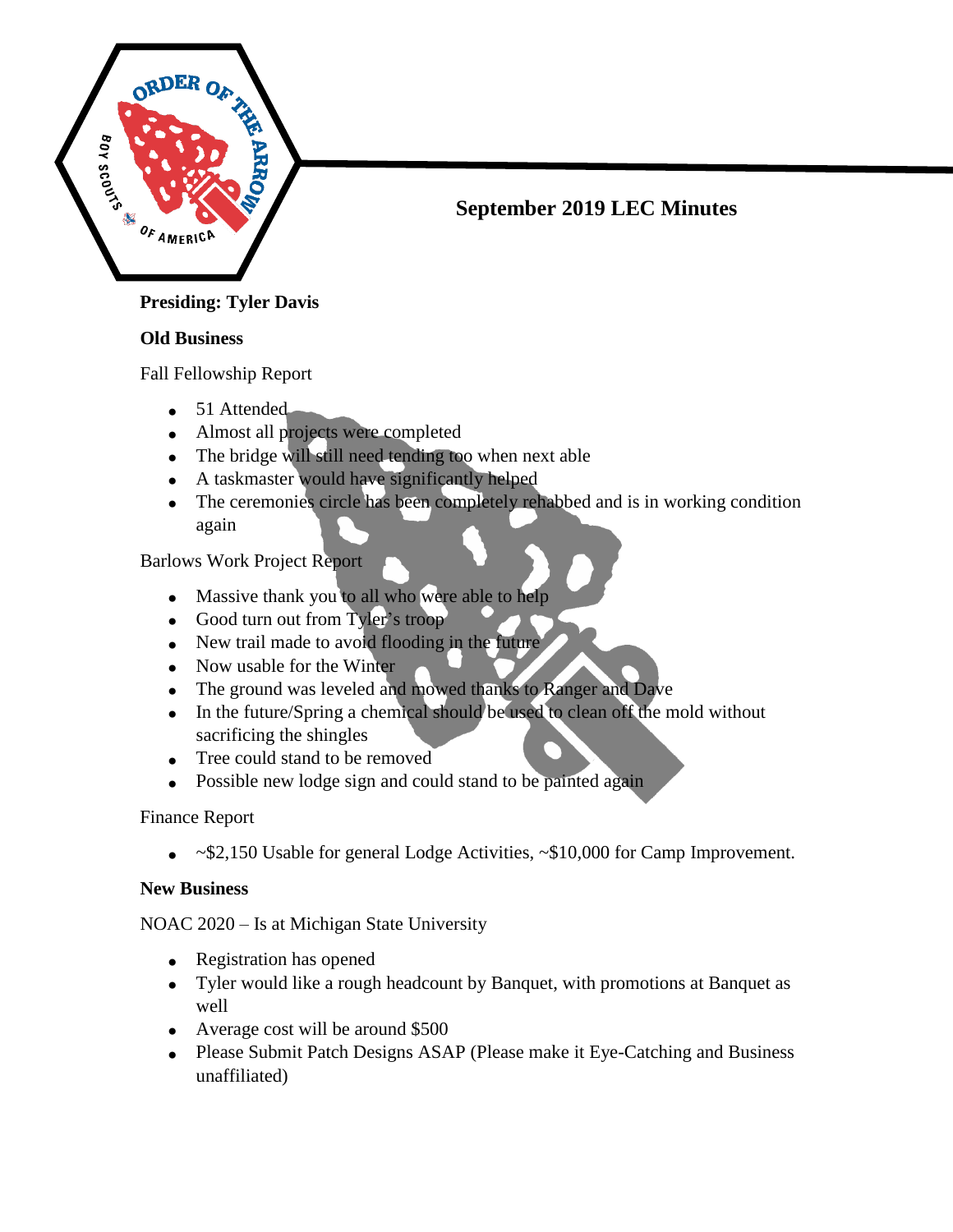- NOAC theme will be announced at Banquet, following the National Planning Meeting decision
- Will be discussing fundraising opportunities in future LEC meetings

## Officers Needed – ASAP

• Current Positions that have been filled:

Lodge Chief – Tyler Davis

Lodge Vice Chief – Jeffrey Hannam

Lodge Vice Chief – Daniel Grabowski

Lodge Historian/Banquet Chair – Johnathan Totten

Lodge Ordealmaster – Trevor Cole

Lodge Ceremonies Chariman – Gabe Bucknam

Vacancies:

Lodge CVC

Lodge Secretary

Taskmaster

Lodge Treasurer

Online Presence

- New lodge website is completed!Has:
	- Calendar
	- Contact Info
	- Social Media Links
	- Newsletters
	- These Minutes and more
- Social Media will be updated this upcoming year, with an emphasis on Instagram and Facebook (Once Instagram is officially approved)Lodgemaster/Lodge **Communications**
- Trevor Cole had a great idea to allow virtual participation at LEC for those unable to participate, will have to look into in the Spring
- New way to reach lodge officers
	- Ex:

[lodgechief339@gmail.com](mailto:lodgechief339@gmail.com)

[lodgevicechief339@gmail.com](mailto:lodgevicechief339@gmail.com)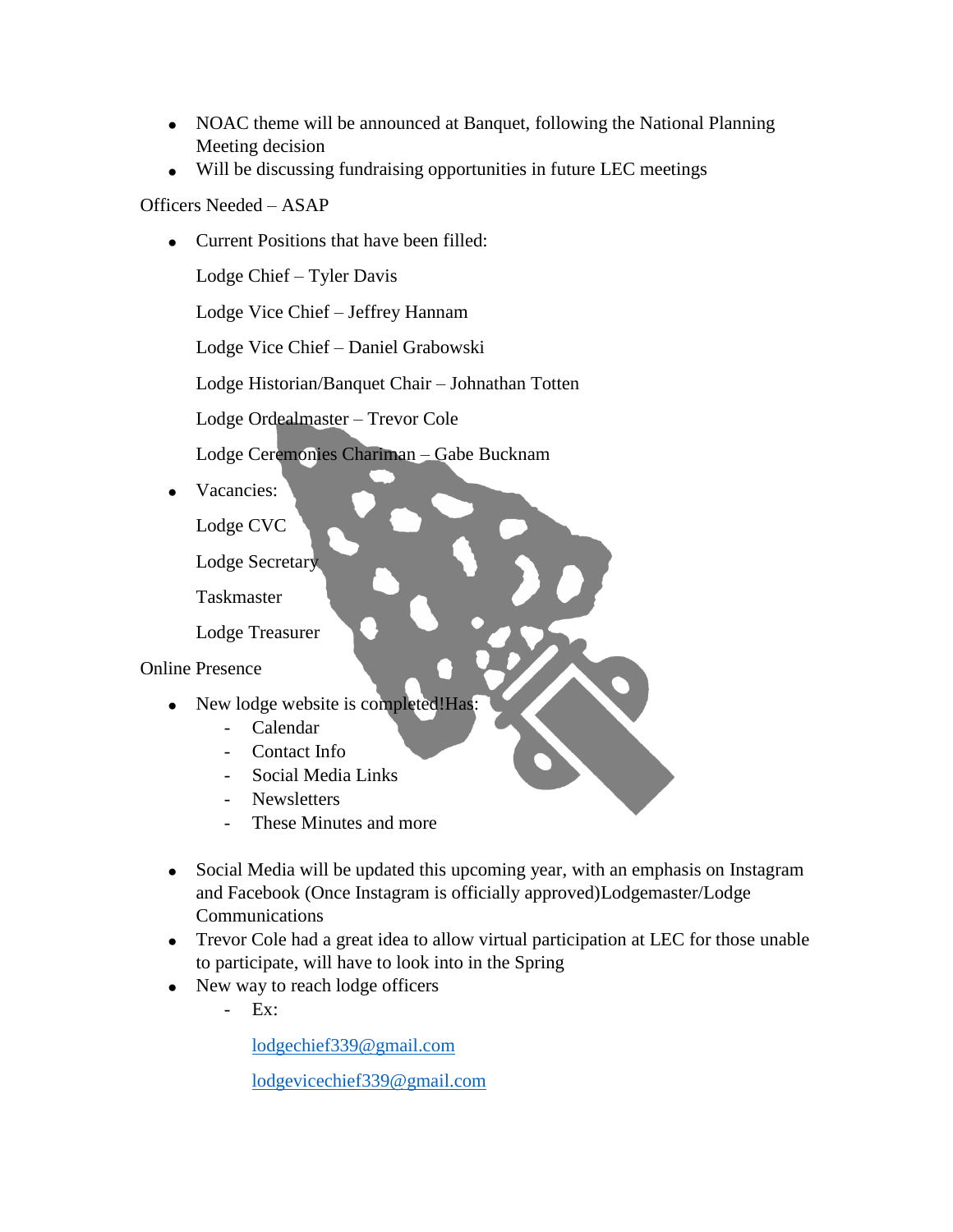• YPT Rules for online communication still apply, so be aware and CC in an adult or youth when necessary

By-Laws Revisions

- A LOT of Revisions are necessary to fill holes and national program changes
- Chief Tyler wants a completed and revised version by the Lodge Banquet

#### **Ceremonies**

• Always looking for new members

### Unit Elections

- Tyler is focusing on this area for his woodbadge ticket
- Possible Lodge Training at GCC Oct  $26<sup>th</sup>$  during other training

#### **Newsletter**

- Tyler will have a newsletter drafted by the November LEC as he gets free and unlimited black and white printing at college
- A return to physical is advised as a means of capturing attention more than emails alone

#### Banquet

- January  $4<sup>th</sup>$ , at the Batavia First United Methodist Church, 6-8pm
- Tyler must reach out to them before mid-November to secure spot will talk to Mr.Schmidt
- The Banquet will be themed around the  $25<sup>th</sup>$  anniversary
- John Totten is serving as the Banquet Chairperson
- We will be investigating a pocket dangle for the upcoming year
- Decision on said dangle or flap must happen by November LEC
- $\bullet$  25<sup>th</sup> anniversary flap
- Anticipated cost around \$20

### Service Projects

- Since Barlows was effective, something to send the people from Banquet to shortly thereafter would be good
- Possible redo of the trail to the Rifle Range at Dittmer
- Building maintenance at both camps
- Rifle at Dittmer needs new floor
- So too does Dining hall, we may get asked to fund
- Tyler proposes pavilion at Barlows with picnic tables for outdoor fun and skills training for troops

### Taste of Scouting

• Program areas to be covered and by who: